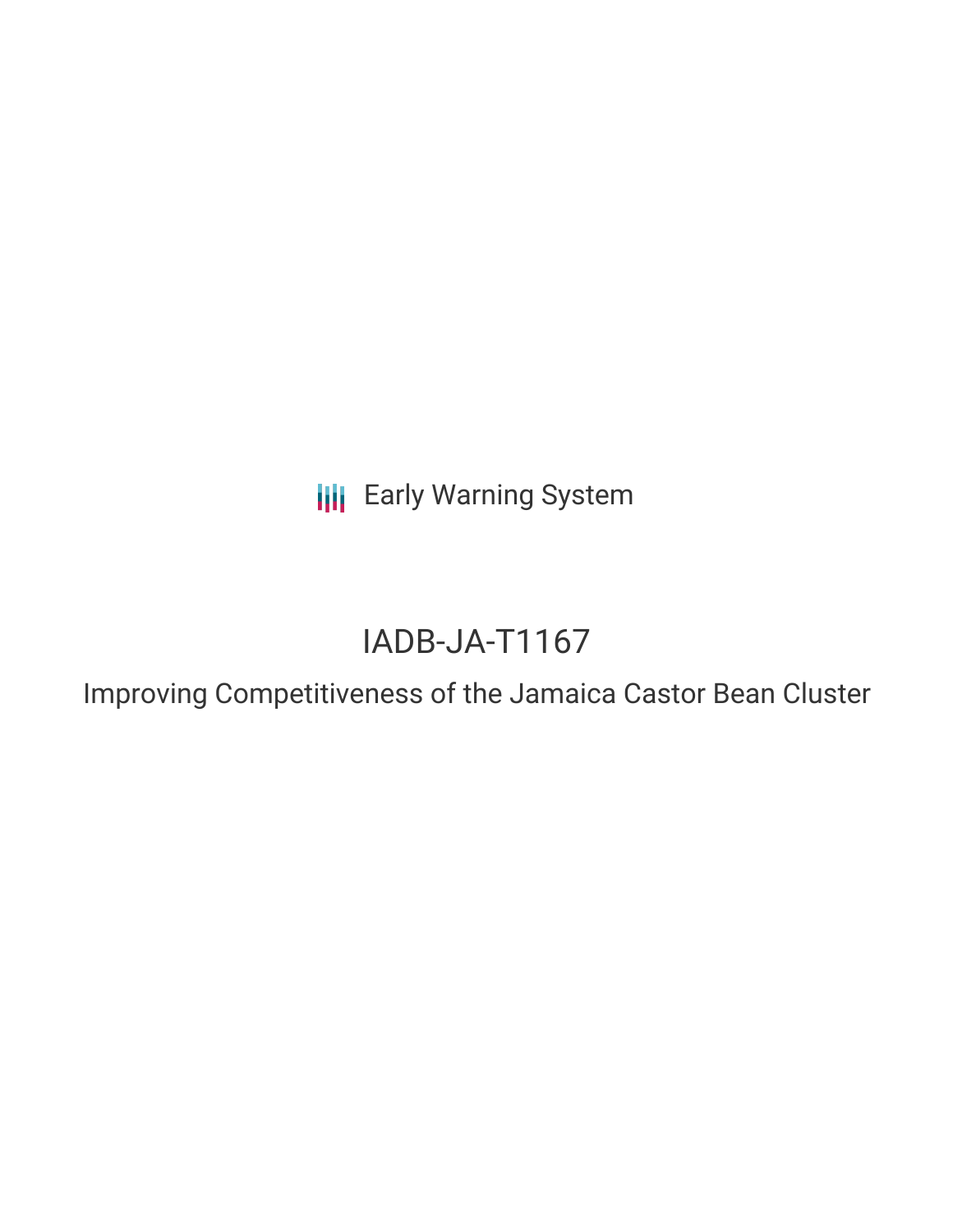

### **Quick Facts**

| <b>Countries</b>               | Jamaica                                      |
|--------------------------------|----------------------------------------------|
| <b>Financial Institutions</b>  | Inter-American Development Bank (IADB)       |
| <b>Status</b>                  | Approved                                     |
| <b>Bank Risk Rating</b>        | C                                            |
| <b>Voting Date</b>             | 2018-11-19                                   |
| <b>Borrower</b>                | Government of Jamaica                        |
| <b>Sectors</b>                 | Agriculture and Forestry, Industry and Trade |
| <b>Investment Type(s)</b>      | Grant                                        |
| <b>Investment Amount (USD)</b> | $$0.40$ million                              |
| <b>Project Cost (USD)</b>      | $$0.50$ million                              |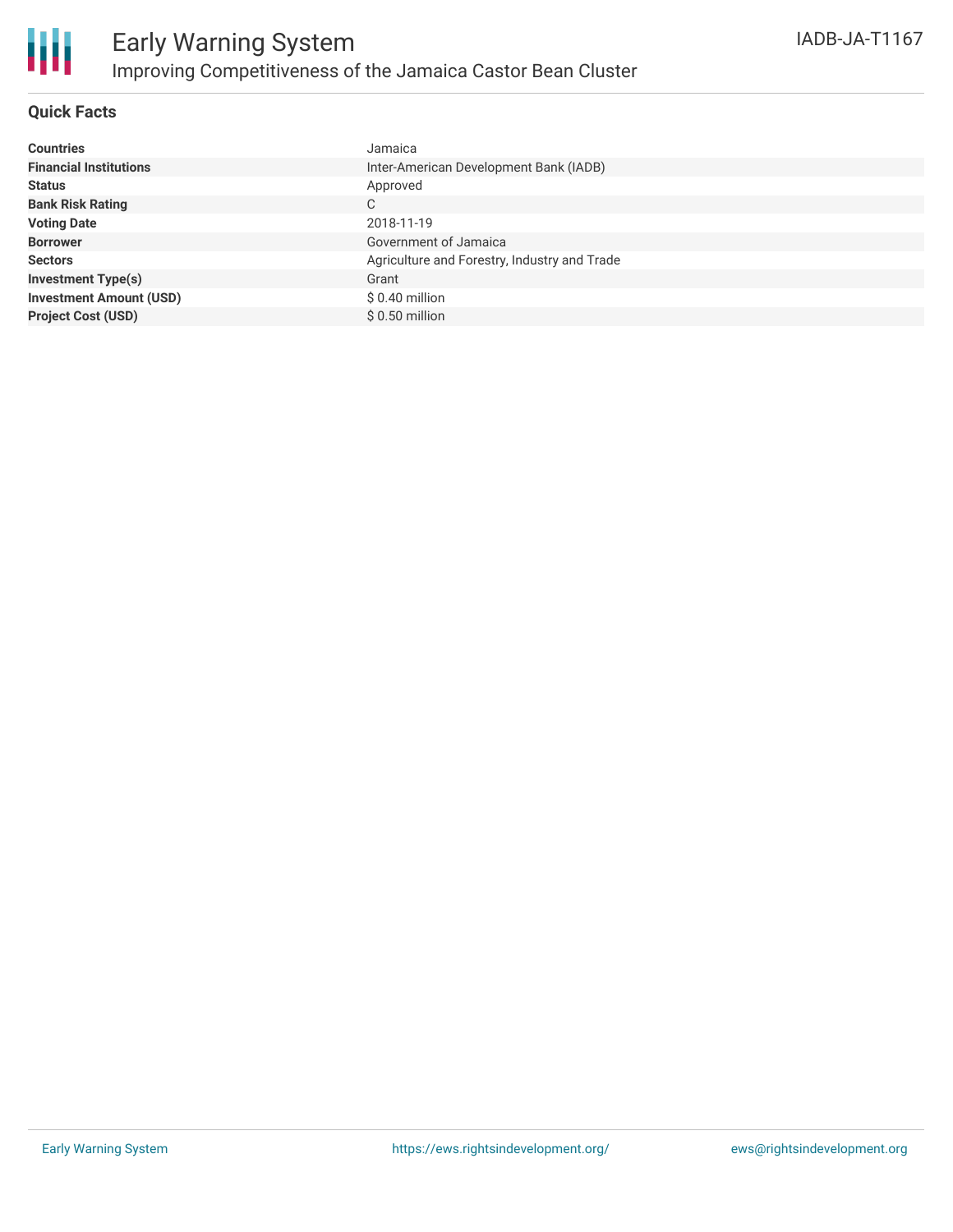

### **Project Description**

According to the bank, the objective of this TC is to create employment opportunities and reduce poverty in rural communities in Jamaica through enhanced productivity and competitiveness of the Jamaican castor oil industry. Most beneficiaries grow castor trees given the lack of economic opportunities in rural areas. Some use marginal land that is not suitable for agriculture, some provide land to foster employment and diversify their source of income, and others get concessions from charitable institutions such as the church to employ youth in some of the most underprivileged areas of the country.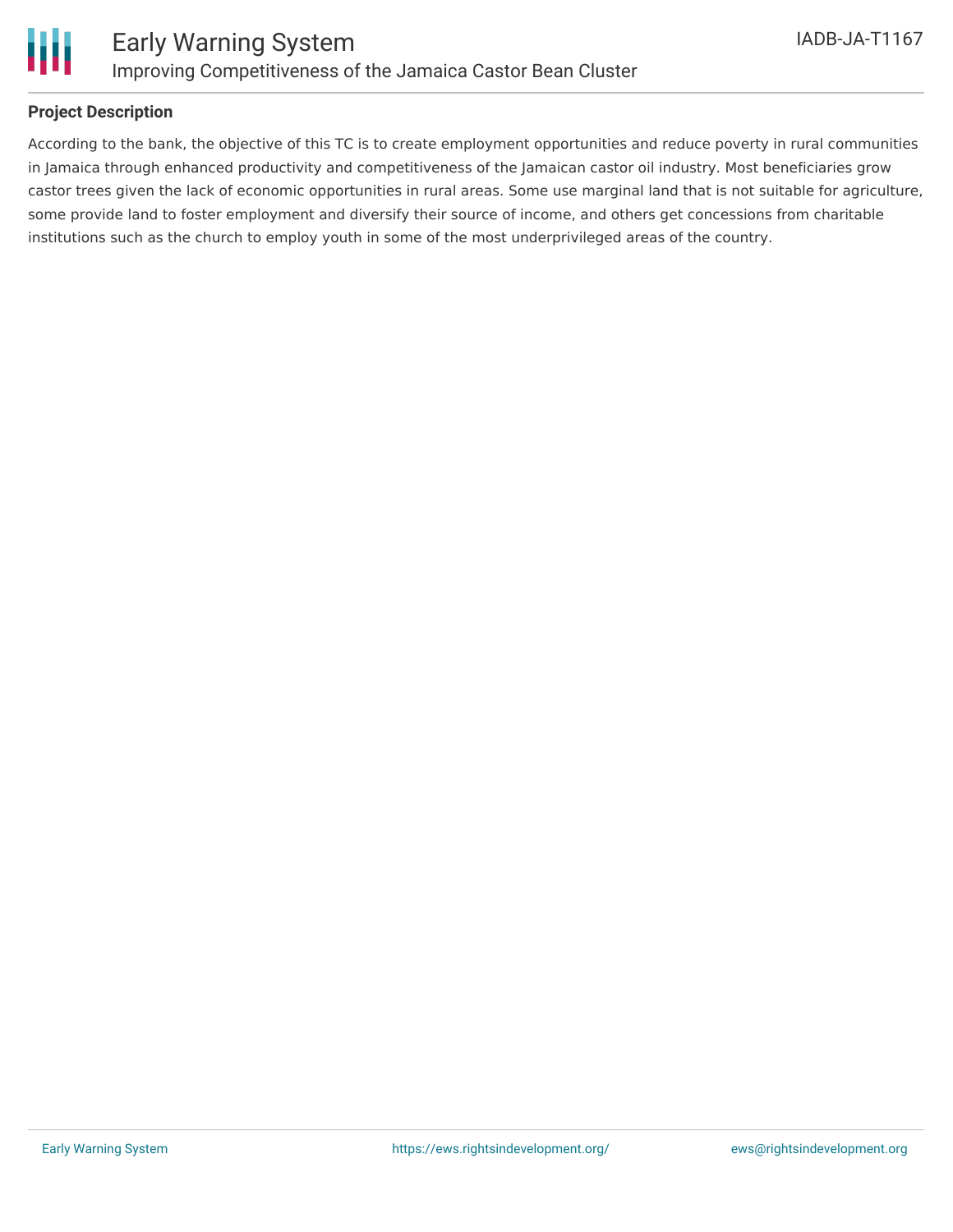

# Early Warning System Improving Competitiveness of the Jamaica Castor Bean Cluster

### **Investment Description**

• Inter-American Development Bank (IADB)